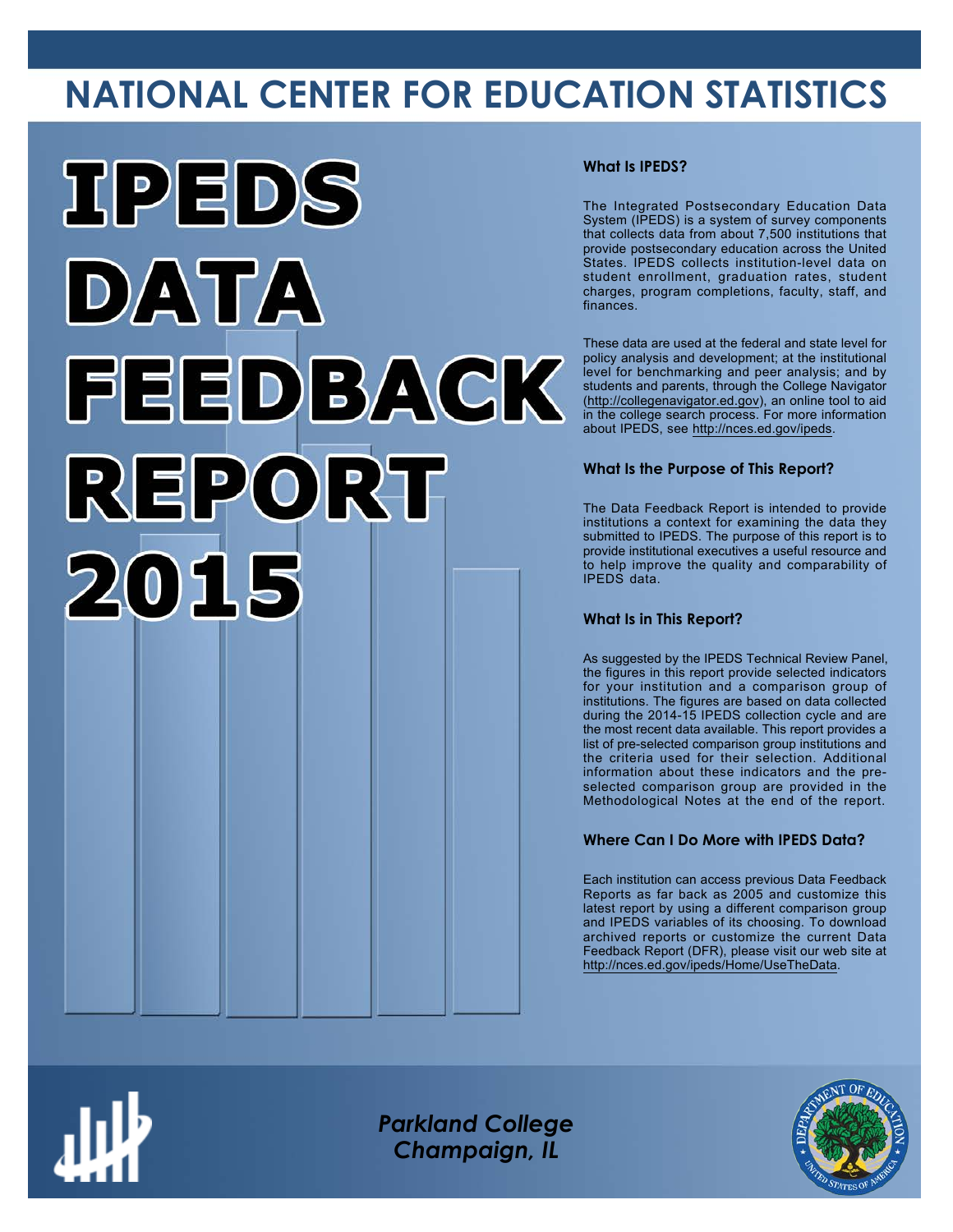#### **COMPARISON GROUP**

Comparison group data are included to provide a context for interpreting your institution's statistics. If your institution did not define a custom comparison group for this report by July 17, NCES selected a comparison group for you. (In this case, the characteristics used to define the comparison group appears below.) The Customize Data Feedback Report functionality on the IPEDS Data Center [\(http://nces.ed.gov/ipeds/datacenter/\)](http://nces.ed.gov/ipeds/datacenter/) can be used to reproduce the figures in this report using different peer groups.

Using some of your institution's characteristics, a group of comparison institutions was selected for you. The characteristics include large, public, 2-year colleges, in the midwestern states and enrollment of a similar size. This comparison group includes the following 24 institutions:

- Butler Community College (El Dorado, KS)
- Century College (White Bear Lake, MN)
- Cincinnati State Technical and Community College (Cincinnati, OH)
- City Colleges of Chicago-Harold Washington College (Chicago, IL)
- City Colleges of Chicago-Harry S Truman College (Chicago, IL)
- City Colleges of Chicago-Richard J Daley College (Chicago, IL)
- City Colleges of Chicago-Wilbur Wright College (Chicago, IL)
- Delta College (University Center, MI)
- Elgin Community College (Elgin, IL)
- Illinois Central College (East Peoria, IL)
- Kalamazoo Valley Community College (Kalamazoo, MI)
- Lake Land College (Mattoon, IL)
- Lorain County Community College (Elyria, OH)
- Minneapolis Community and Technical College (Minneapolis, MN)
- Mott Community College (Flint, MI)
- Normandale Community College (Bloomington, MN)
- Oakton Community College (Des Plaines, IL)
- Owens Community College (Perrysburg, OH)
- Southeast Community College Area (Lincoln, NE)
- Southwestern Illinois College (Belleville, IL)
- Stark State College (North Canton, OH)
- Triton College (River Grove, IL)
- Washtenaw Community College (Ann Arbor, MI)
- Waubonsee Community College (Sugar Grove, IL)

#### **The figures in this report have been organized and ordered into the following topic areas:**

- 1) Admissions (only for non-open-admissions schools),
- 2) Student Enrollment,
- 3) Awards,
- 4) Charges and Net Price, 5) Student Financial Aid,
- 6) Military Benefits\*,
- 7) Retention and Graduation Rates,
- 8) Finance,
- 9) Staff, and

10) Libraries\*.

\*These figures only appear in customized Data Feedback Reports (DFR), which are available through Use the Data portal on the IPEDS website.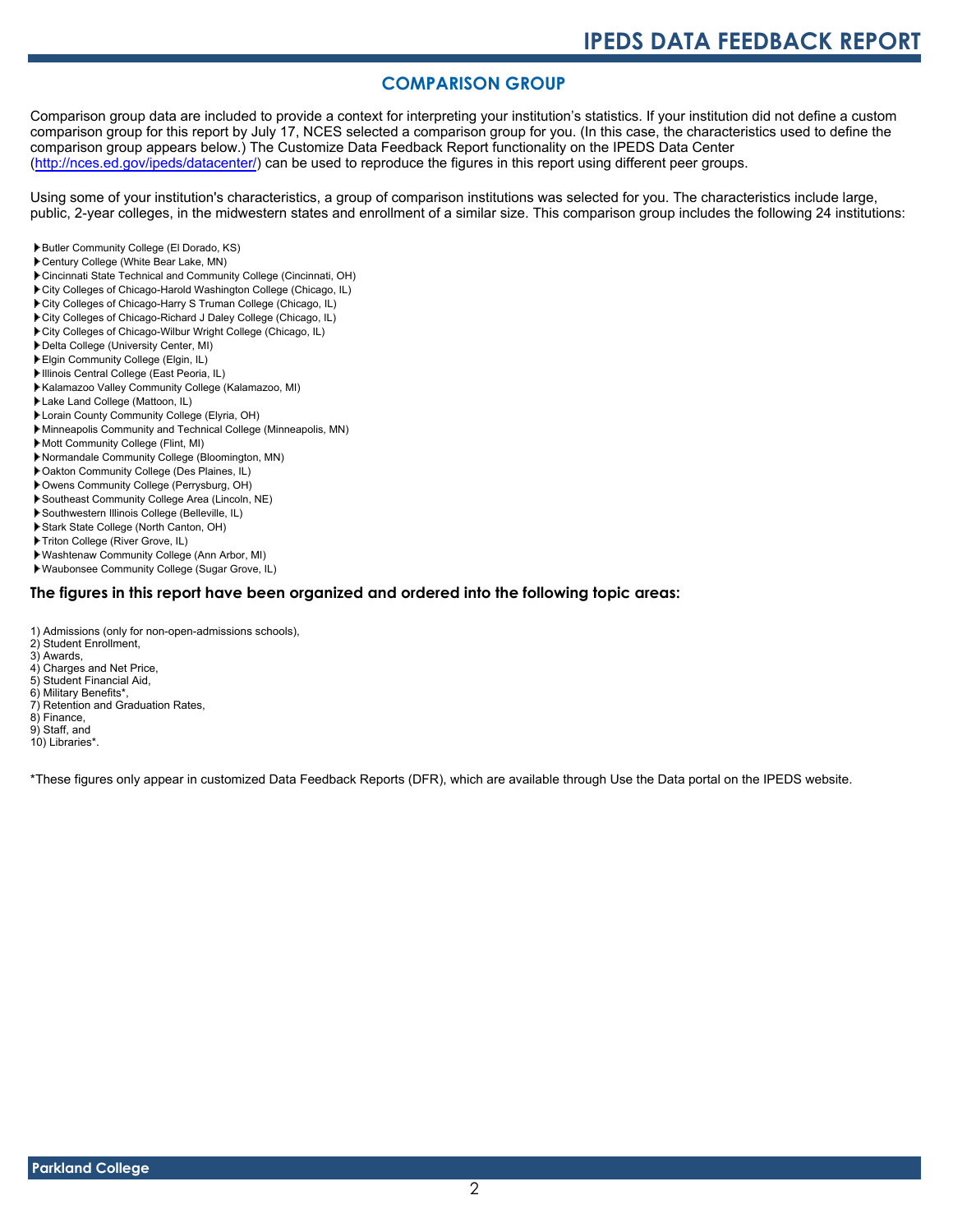



NOTE: For more information about disaggregation of data by race and ethnicity, see the Methodological Notes. Median values for the comparison group will not add to 100%. See "Use of Median Values for Comparison Group" for how median values are determined. N is the number of institutions in the comparison group. SOURCE: U.S. Department of Education, National Center for Education Statistics, Integrated Postsecondary Education Data System (IPEDS): Spring 2014, Fall Enrollment component.

#### **Figure 2. Unduplicated 12-month headcount (2013-14), total FTE enrollment (2013-14), and full- and part-time fall enrollment (Fall 2014)**

#### **Figure 3. Number of subbaccalaureate degrees and certificates awarded, by level: 2013-14**



NOTE: For details on calculating full-time equivalent (FTE) enrollment, see Calculating FTE in the Methodological Notes. N is the number of institutions in the comparison group. SOURCE: U.S. Department of Education, National Center for Education Statistics, Integrated Postsecondary Education Data System (IPEDS): Fall 2014, 12-month Enrollment component and Spring 2015, Fall Enrollment component.



NOTE: N is the number of institutions in the comparison group.

SOURCE: U.S. Department of Education, National Center for Education Statistics, Integrated Postsecondary Education Data System (IPEDS): Fall 2014, Completions component.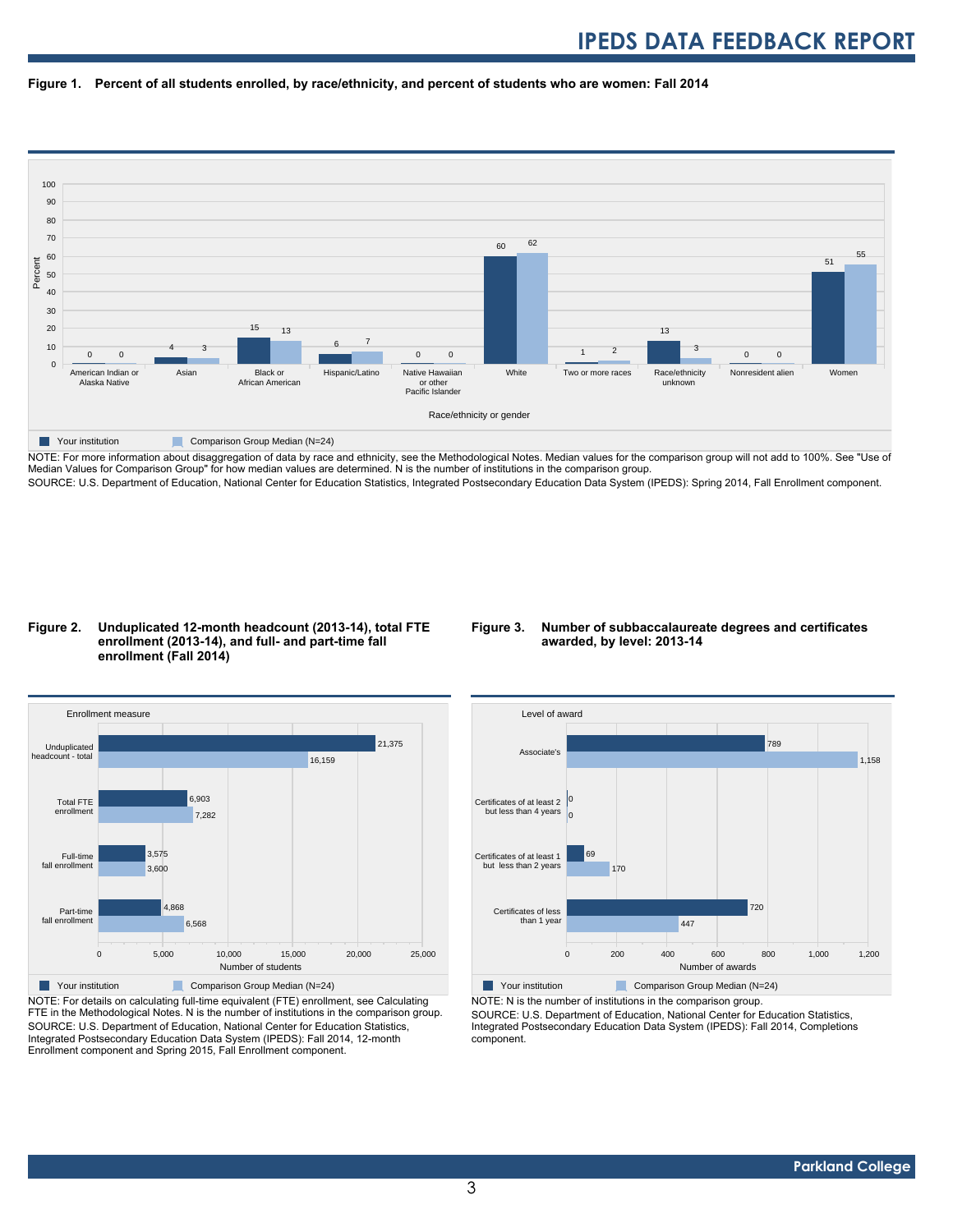**Figure 4. Academic year tuition and required fees for full-time, first-time degree/certificate-seeking undergraduates: 2011-12 to 2014-15**



NOTE: The tuition and required fees shown here are the lowest reported from the categories of in-district, in-state, and out-of-state. N is the number of institutions in the comparison group.

SOURCE: U.S. Department of Education, National Center for Education Statistics, Integrated Postsecondary Education Data System (IPEDS): Fall 2014, Institutional Characteristics component.





NOTE: Average net price is for full-time, first-time degree/certificate-seeking undergraduate students and is generated by subtracting the average amount of federal, state/local government, and institutional grant and scholarship aid from the total cost of attendance. Total cost of attendance is the sum of published tuition and required fees, books and supplies, and the average room and board and other expenses. For details, see the Methodological Notes. N is the number of institutions in the comparison group. SOURCE: U.S. Department of Education, National Center for Education Statistics, Integrated Postsecondary Education Data System (IPEDS): Fall 2014, Institutional Characteristics component; Winter 2014-15, Student Financial Aid component.

**undergraduate students who received grant or scholarship aid from the federal government, state/local government, or the institution, or loans, by type of aid: 2013-14**



NOTE: Any grant aid above includes grant or scholarship aid from the federal government, state/local government, or the institution. Federal grants includes Pell grants and other federal grants. Any loans includes federal loans and other loans to students. For details on how students are counted for financial aid reporting, see Cohort Determination in the Methodological Notes. N is the number of institutions in the comparison group. SOURCE: U.S. Department of Education, National Center for Education Statistics, Integrated Postsecondary Education Data System (IPEDS): Winter 2014-15, Student Financial Aid component.

#### **Figure 7. Average amounts of grant or scholarship aid from the federal government, state/local government, or the institution, or loans received for full-time, first-time degree/certificate-seeking undergraduate students, by type of aid: 2013-14**



NOTE: Any grant aid above includes grant or scholarship aid from the federal government, state/local government, or the institution. Federal grants includes Pell grants and other federal grants. Any loans includes federal loans and other loans to students. Average amounts of aid were calculated by dividing the total aid awarded by the total number of recipients in each institution. N is the number of institutions in the comparison group. SOURCE: U.S. Department of Education, National Center for Education Statistics, Integrated Postsecondary Education Data System (IPEDS): Winter 2014-15, Student Financial Aid component.

# **Figure 6. Percent of full-time, first-time degree/certificate-seeking**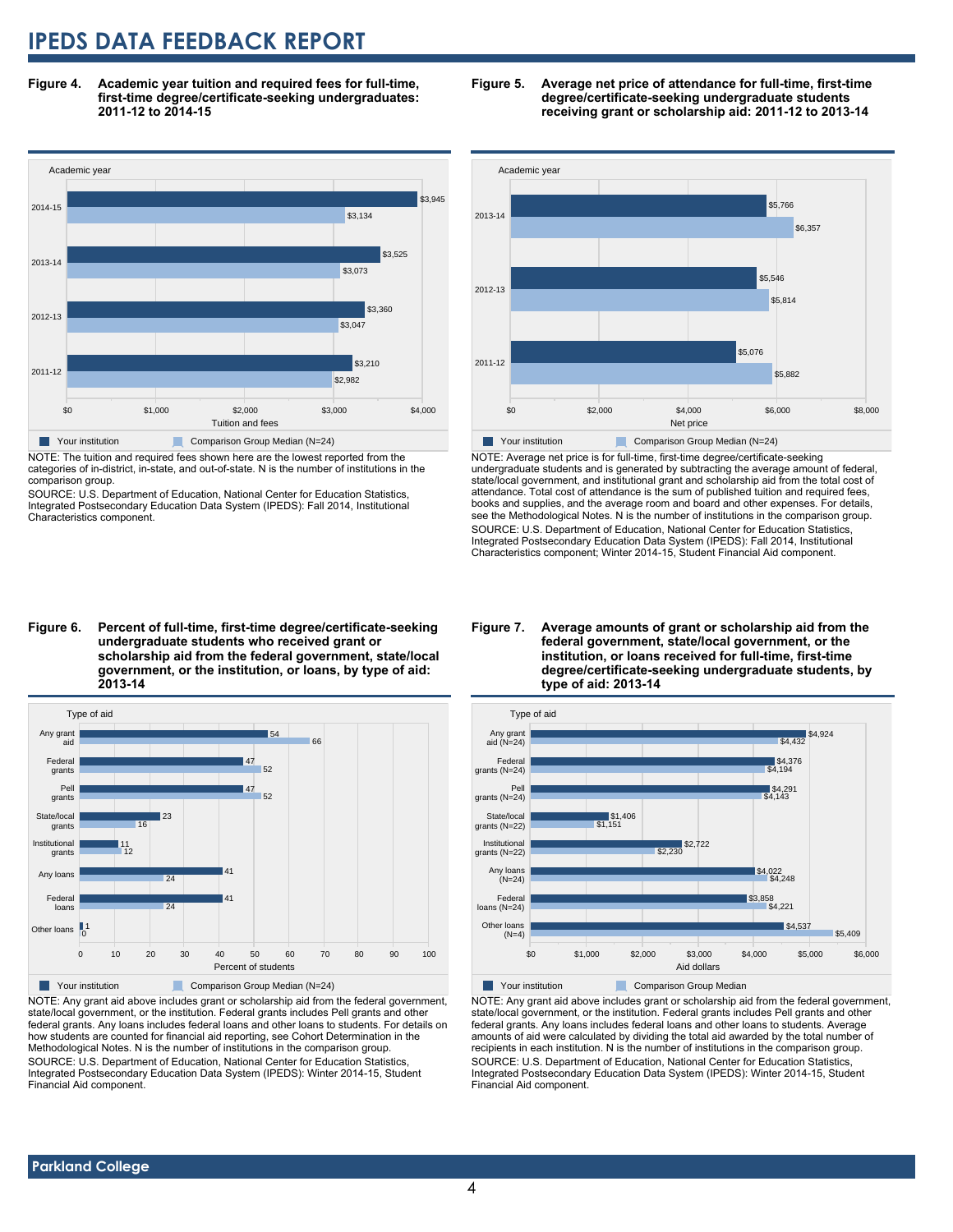**Figure 8. Percent of all undergraduates receiving aid, by type of aid: 2013-14**

**Figure 9. Average amount of aid received by all undergraduates, by type of aid: 2013-14**



NOTE: Any grant aid above includes grant or scholarship aid from the federal government, state/local government, the institution, or other sources. Federal loans includes only federal loans to students. N is the number of institutions in the comparison group. SOURCE: U.S. Department of Education, National Center for Education Statistics, Integrated Postsecondary Education Data System (IPEDS): Winter 2014-15, Student Financial Aid component.



NOTE: Any grant aid above includes grant or scholarship aid from the federal government, state/local government, the institution, or other sources. Federal loans includes federal loans to students. Average amounts of aid were calculated by dividing the total aid awarded by the total number of recipients in each institution. N is the number of institutions in the comparison group.

SOURCE: U.S. Department of Education, National Center for Education Statistics, Integrated Postsecondary Education Data System (IPEDS): Winter 2014-15, Student Financial Aid component.

#### **Figure 10. Graduation rate and transfer-out rate (2011 cohort); graduation rate cohort as a percent of total entering students, and retention rates of first-time students (Fall 2014)**



NOTE: Graduation rate cohort includes all full-time, first-time degree/certificate-seeking undergraduate students. Graduation and transfer-out rates are the Student Right-to-Know rates. Only institutions with mission to prepare students to transfer are required to report transfer out. Retention rates are measured from the fall of first enrollment to the following fall. For more details, see the Methodological Notes. N is the number of institutions in the comparison group.

SOURCE: U.S. Department of Education, National Center for Education Statistics, Integrated Postsecondary Education Data System (IPEDS): Winter 2014-15, Graduation Rates component and Spring 2014, Fall Enrollment component.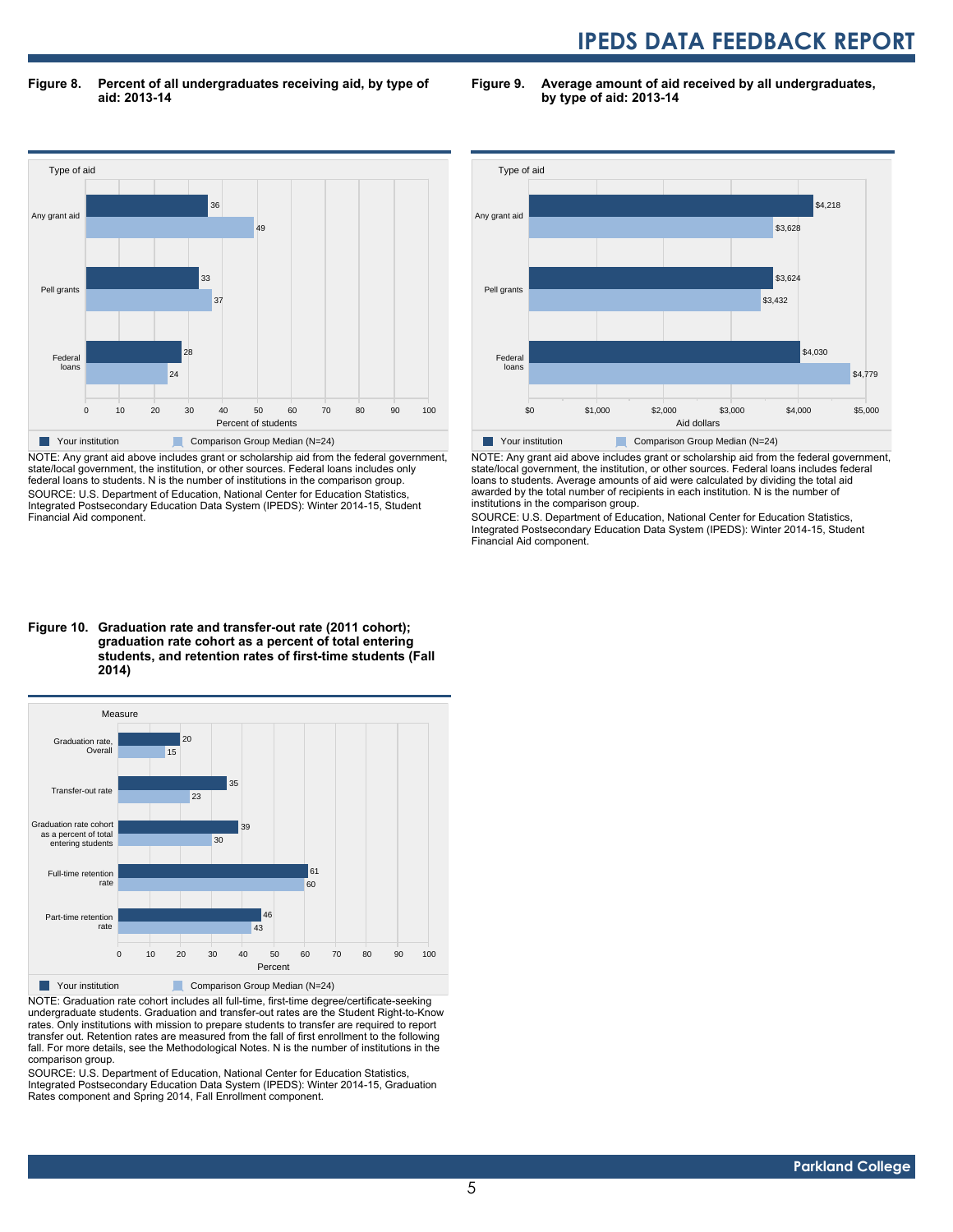**Figure 11. Graduation rates of full-time, first-time degree/certificate-seeking undergraduates within 150% of normal time to program completion, by race/ethnicity: 2011 cohort**



NOTE: For more information about disaggregation of data by race and ethnicity, see the Methodological Notes. The graduation rates are the Student Right-to-Know (SRK) rates. Median values for the comparison group will not add to 100%. N is the number of institutions in the comparison group.

SOURCE: U.S. Department of Education, National Center for Education Statistics, Integrated Postsecondary Education Data System (IPEDS): Winter 2014-15, Graduation Rates component.





NOTE: The 150% graduation rate is the Student Right-to-Know (SRK) rates; the Normal time and 200% rates are calculated using the same methodology. For details, see the Methodological Notes. N is the number of institutions in the comparison group. SOURCE: U.S. Department of Education, National Center for Education Statistics, Integrated Postsecondary Education Data System (IPEDS): Winter 2014-15, 200% Graduation Rates component.

#### **Figure 13. Percent distribution of core revenues, by source: Fiscal year 2014**



Your institution Comparison Group Median (N=24)

NOTE: The comparison group median is based on those members of the comparison group that report finance data using the same accounting standards as the comparison institution. For a detailed definition of core revenues, see the Methodological Notes. N is the number of institutions in the comparison group.

SOURCE: U.S. Department of Education, National Center for Education Statistics, Integrated Postsecondary Education Data System (IPEDS): Spring 2014, Finance component.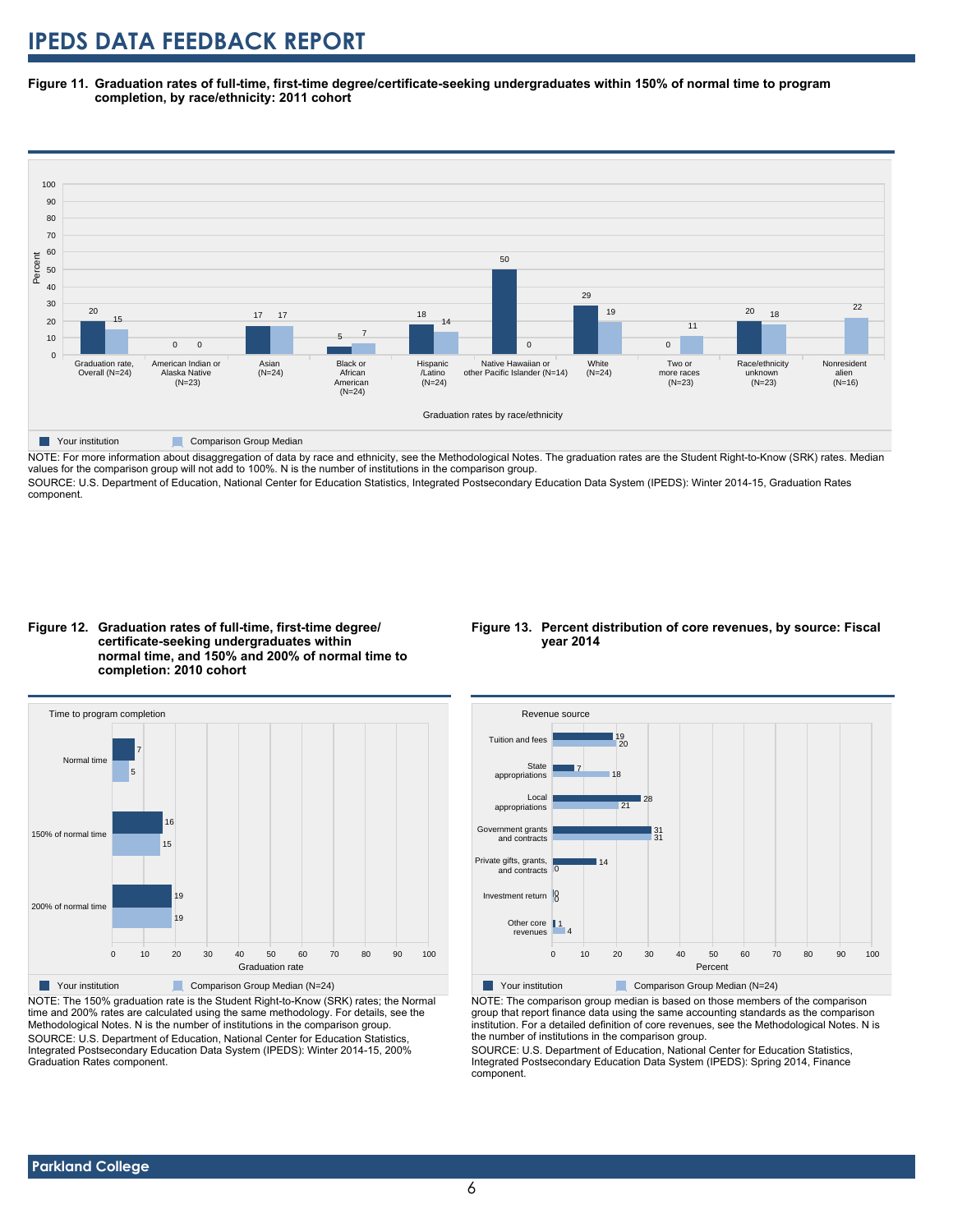**Figure 14. Core expenses per FTE enrollment, by function: Fiscal year 2014**

**Figure 15. Full-time equivalent staff, by occupational category: Fall 2014**



NOTE: Expenses per full-time equivalent (FTE) enrollment, particularly instruction, may be inflated because finance data includes all core expenses while FTE reflects credit activity only. For details on calculating FTE enrollment and a detailed definition of core expenses, see the Methodological Notes. N is the number of institutions in the comparison group. SOURCE: U.S. Department of Education, National Center for Education Statistics, Integrated Postsecondary Education Data System (IPEDS): Fall 2014, 12-month Enrollment component and Spring 2015, Finance component.

#### **Figure 16. Average salaries of full-time instructional non-medical staff equated to 9-month contracts, by academic rank: Academic year 2014-15**



NOTE: Average salaries of full-time instructional non-medical staff equated to 9-month contracts was calculated by multiplying the average monthly salary by 9. The average monthly salary was calculated by dividing the total salary outlays by the total number of months covered by staff on 9, 10, 11 and 12-month contracts. Medians are not reported for comparison groups with less than three values.

SOURCE: U.S. Department of Education, National Center for Education Statistics, Integrated Postsecondary Education Data System (IPEDS): Spring 2014, Human Resources component.



NOTE: Graduate assistants are not included. For calculation details, see the Methodological Notes. N is the number of institutions in the comparison group. SOURCE: U.S. Department of Education, National Center for Education Statistics, Integrated Postsecondary Education Data System (IPEDS): Spring 2014, Human Resources component.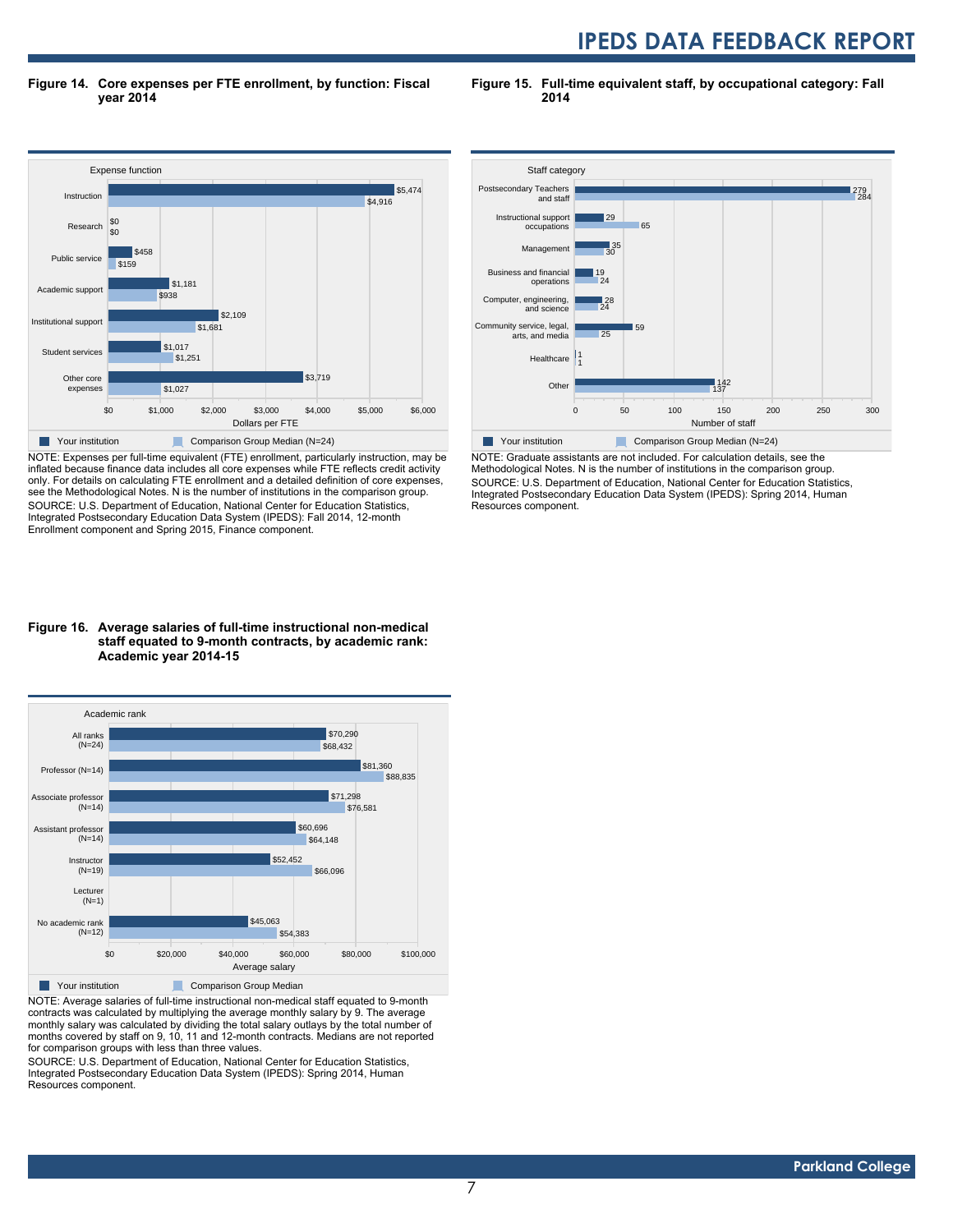#### **METHODOLOGICAL NOTES**

#### **Overview**

This report is based on data supplied by institutions to IPEDS during the 2014-15 data collection year. Response rates exceeded 99% for most surveys. Detailed response tables are included in IPEDS First Look reports, which can be found at [http://nces.ed.gov/pubsearch/getpubcats.asp?sid=010.](http://nces.ed.gov/pubsearch/getpubcats.asp?sid=010)

#### **Use of Median Values for Comparison Group**

The value for the comparison institution is compared to the median value for the comparison group for each statistic included in the figure. If more than one statistic is presented in a figure, the median values are determined separately for each indicator or statistic. Medians are not reported for comparison groups with fewer than three values. Where percentage distributions are presented, median values may not add to 100%. To access all the data used to create the figures included in this report, go to 'Use the Data' portal on the IPEDS website ([http://nces.ed.gov/ipeds\)](http://nces.ed.gov/ipeds).

#### **Missing Statistics**

If a statistic is not reported for your institution, the omission indicates that the statistic is not relevant to your institution and the data were not collected. Not all notes may be applicable to your report.

#### **Use of Imputed Data**

All IPEDS data are subject to imputation for total (institutional) and partial (item) nonresponse. If necessary, imputed values were used to prepare your report.

#### **Data Confidentiality**

IPEDS data are not collected under a pledge of confidentiality.

#### **Disaggregation of Data by Race/Ethnicity**

When applicable, some statistics are disaggregated by race/ethnicity. Data disaggregated by race/ethnicity have been reported using the 1997 Office of Management and Budget categories. Detailed information about the race/ethnicity categories can be found at <http://nces.ed.gov/ipeds/reic/resource.asp>.

#### **Cohort Determination for Reporting Student Financial Aid and Graduation Rates**

Student cohorts for reporting Student Financial Aid and Graduation Rates data are based on the reporting type of the institution. For institutions that report based on an academic year (those operating on standard academic terms), student counts and cohorts are based on fall term data. Student counts and cohorts for program reporters (those that do not operate on standard academic terms) are based on unduplicated counts of students enrolled during a full 12-month period.

#### **Description of Statistics Used in the Figures**

#### *Admissions and Test Score Data*

Admissions and test score data are presented only for institutions that do not have an open admission policy, and apply to first-time, degree/certificate-seeking undergraduate students only. Applicants include only those students who fulfilled all requirements for consideration for admission and who were notified of one of the following actions: admission, non-admission, placement on a wait list, or application withdrawn (by applicant or institution). Admitted applicants (admissions) include wait-listed students who were subsequently offered admission. Early decision, early action, and students who began studies during the summer prior to the fall reporting period are included. For customized Data Feedback Reports, test scores are presented only if they are required for admission.

#### *Average Institutional Net Price*

Average net price is calculated for full-time, first-time degree/certificateseeking undergraduates who were awarded grant or scholarship aid from the federal government, state/local government, or the institution anytime during the full aid year. For public institutions, this includes only students who paid the in-state or in-district tuition rate. Other sources of grant aid are excluded. Average net price is generated by subtracting the average amount of federal, state/local government, and institutional grant and scholarship aid from the total cost of attendance. Total cost of attendance is the sum of published tuition and required fees, books and supplies, and the average room and board and other expenses.

For the purpose of the IPEDS reporting, aid received refers to financial aid that was awarded to, and accepted by, a student. This amount may differ from the aid amount that is disbursed to a student.

#### *Core Revenues*

Core revenues for public institutions reporting under GASB standards include tuition and fees; state and local appropriations; government grants and contracts; private gifts, grants, and contracts; sales and services of educational activities; investment income; other operating and nonoperating sources; and other revenues and additions (federal and capital appropriations and grants and additions to permanent endowments). Core revenues for private, not-for-profit institutions (and a small number of public institutions) reporting under FASB standards include tuition and fees; government appropriations (federal, state, and local); government grants and contracts; private gifts, grants, and contracts (including contributions from affiliated entities); investment return; sales and services of educational activities; and other sources. Core revenues for private, forprofit institutions reporting under FASB standards include tuition and fees; government appropriations, grants, and contracts (federal, state, and local); private grants and contracts; investment income; sales and services of educational activities; and other sources. At degree-granting institutions, core revenues exclude revenues from auxiliary enterprises (e.g., bookstores, dormitories), hospitals, and independent operations. Nondegree-granting institutions do no report revenue from auxiliary enterprises in a separate category. These amounts may be included in the core revenues from other sources.

#### *Core Expenses*

Core expenses include expenses for instruction, research, public service, academic support, institutional support, student services, scholarships and fellowships (net of discounts and allowances), and other expenses. Expenses for operation and maintenance of plant, depreciation, and interest are allocated to each of the other functions. Core expenses at degree-granting institutions exclude expenses for auxiliary enterprises (e.g., bookstores, dormitories), hospitals, and independent operations. Nondegree-granting institutions do not report expenses for auxiliary enterprises in a separate category. These amounts may be included in the core expenses as other expenses.